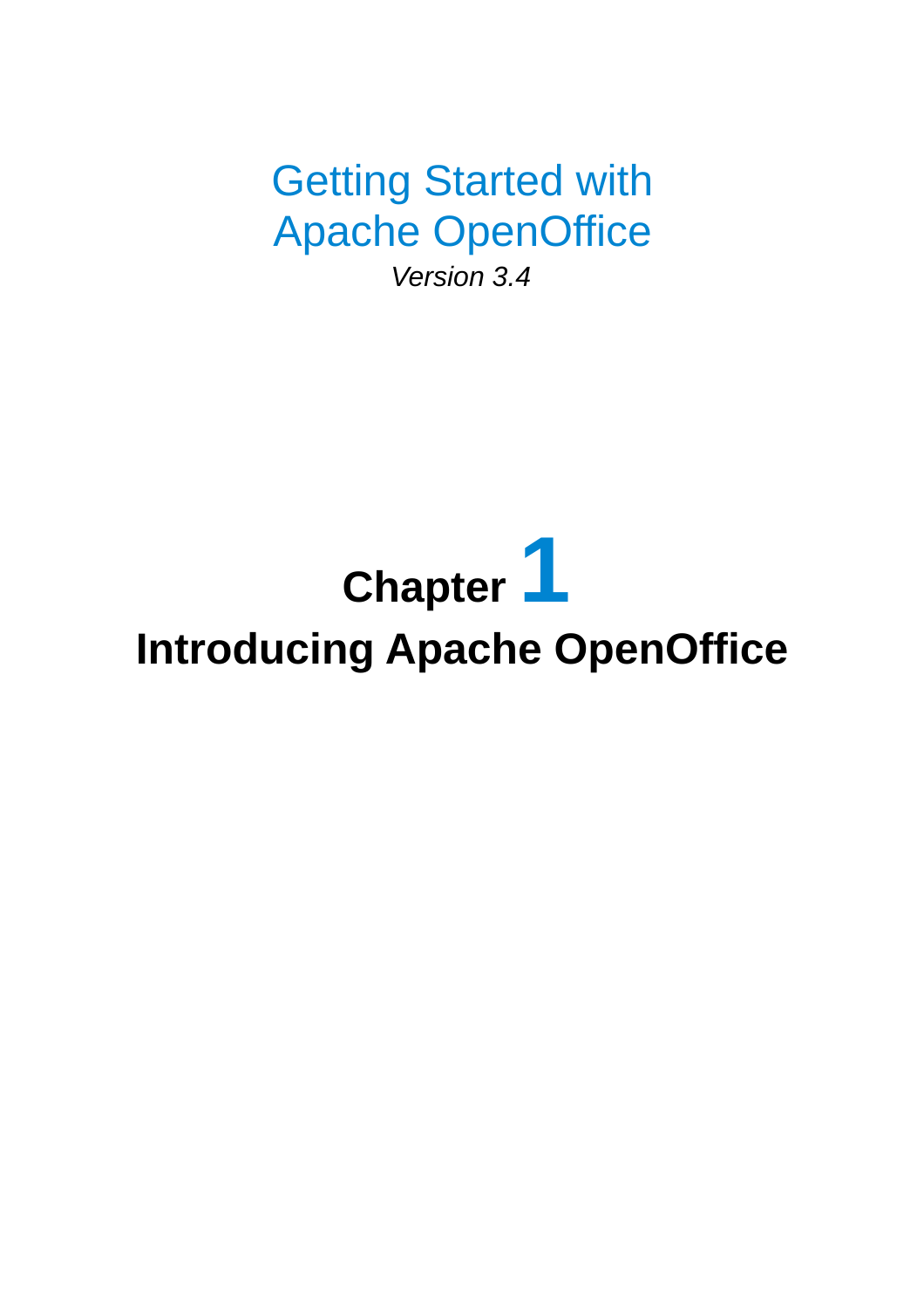## <span id="page-1-0"></span>**Copyright**

This document is Copyright © 2013 by its contributors as listed below. You may distribute it and/or modify it under the terms of either the GNU General Public License, version 3 or later [\(http://www.gnu.org/licenses/gpl.html\)](http://www.gnu.org/licenses/gpl.html), or the Creative Commons Attribution License, version 3.0 or later [\(http://creativecommons.org/licenses/by/3.0/\)](http://creativecommons.org/licenses/by/3.0/).

Apache, Apache OpenOffice, and OpenOffice.org are trademarks of the Apache Software Foundation. No endorsement by The Apache Software Foundation is implied by the use of these marks. All other trademarks mentioned in this guide belong to their respective owners.

## **Contributors**

Jean Hollis Weber Keith N. M<sup>c</sup>Kenna

## **Acknowledgements**

This chapter is adapted from Chapter 1 of *Getting Started with OpenOffice.org 3.3*, with additional material adapted from *Getting Started with LibreOffice 3.4*. The contributors to those books are:

*OpenOffice.org*: Thomas Astleitner **Richard Barnes** Agnes Belzunce<br>
Daniel Carrera **Richard Laurent Duperval** Richard Holt Daniel Carrera Laurent Duperval Ian Laurenson Alan Madden Carol Roberts Iain Roberts Gary Schnabl Janet M. Swisher Jean Hollis Weber **Linda Worthington** Michele Zarri

*LibreOffice:* Ron Faile Jr. **In the State State State III Cartwright** Hazel Russman Jean Hollis Weber

## **Feedback**

Please direct any comments or suggestions about this document to: [odfauthors-discuss@lists.odfauthors.org](mailto:odfauthors-discuss@lists.odfauthors.org)

## **Publication date and software version**

Published 30 April 2013. Based on Apache OpenOffice 3.4.1.

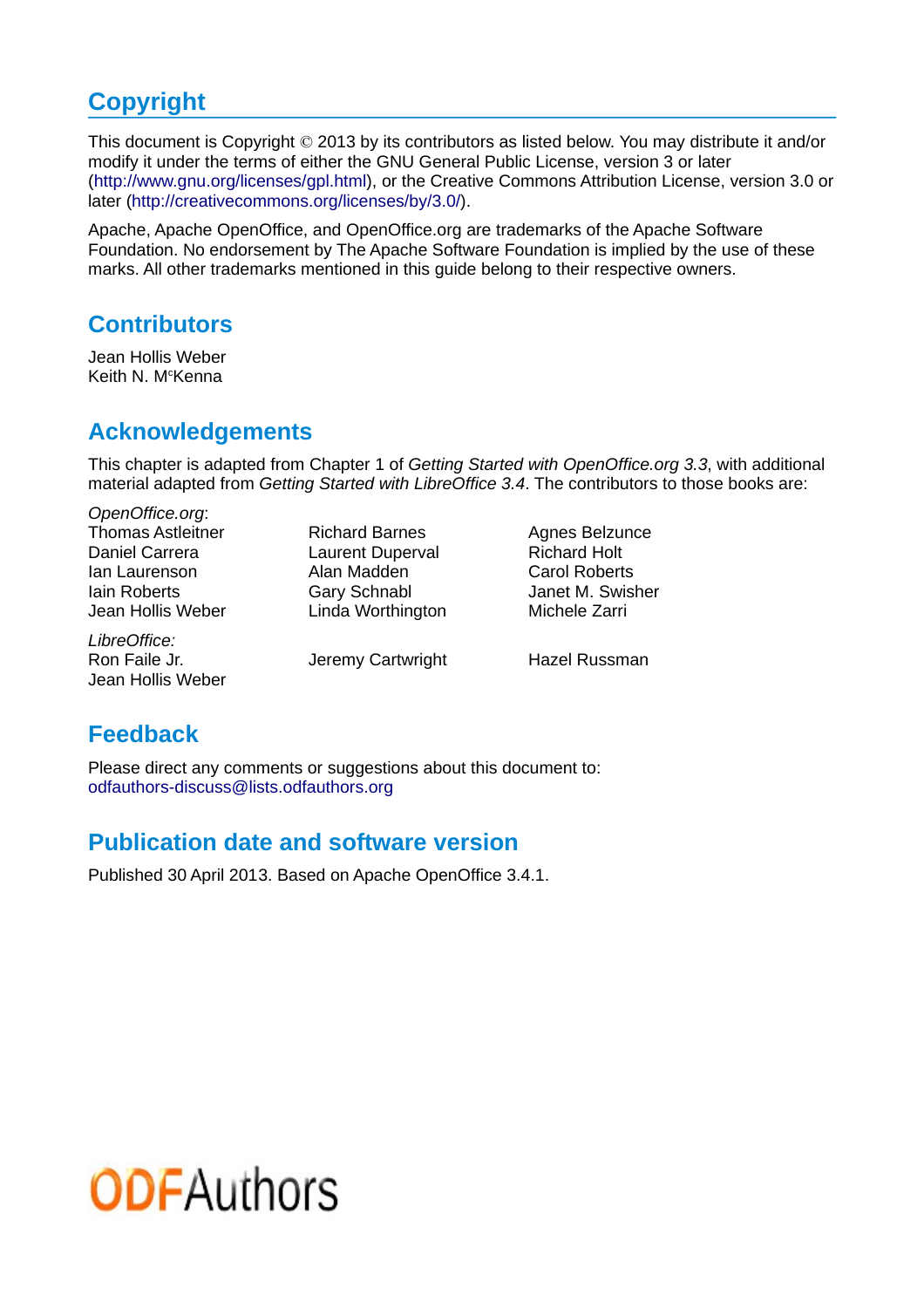## **Contents**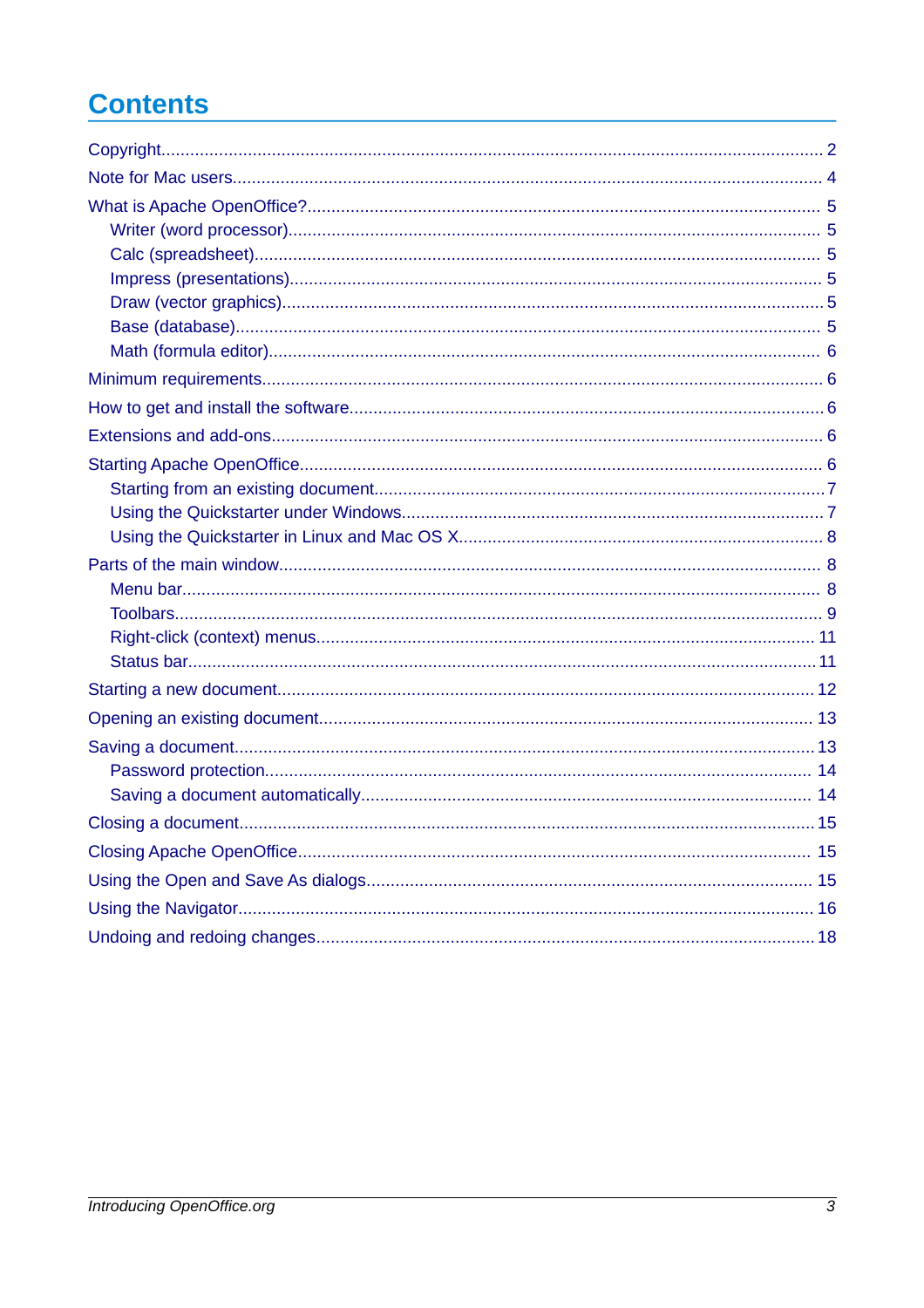## <span id="page-3-0"></span>**Note for Mac users**

Some keystrokes and menu items are different on a Mac from those used in Windows and Linux. The table below gives some common substitutions for the instructions in this chapter. For a more detailed list, see the application Help.

| <b>Windows or Linux</b>                     | <b>Mac equivalent</b>                  | Effect                                |
|---------------------------------------------|----------------------------------------|---------------------------------------|
| <b>Tools &gt; Options</b><br>menu selection | <b>OpenOffice.org &gt; Preferences</b> | Access setup options                  |
| <b>Right-click</b>                          | Control+click                          | Open a context menu                   |
| Ctrl (Control)                              | $\frac{12}{10}$ (Command)              | Used with other keys                  |
| F <sub>5</sub>                              | $Shift+$ $\$ + $F5$                    | Open the Navigator                    |
| F11                                         | $\mathcal{H}+T$                        | Open the Styles and Formatting window |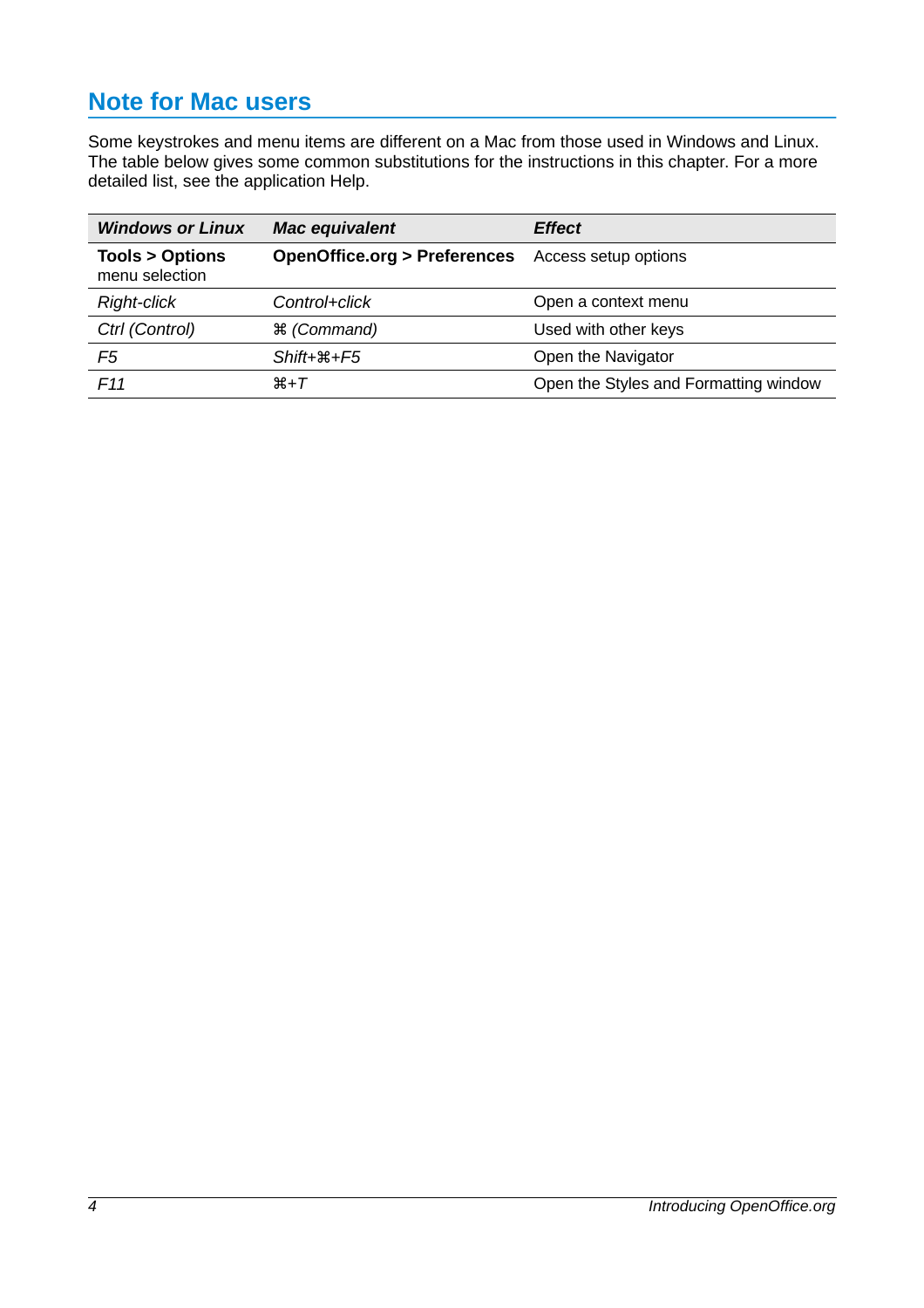## <span id="page-4-5"></span>**What is Apache OpenOffice?**

Apache OpenOffice (OpenOffice.org) is a freely available, full-featured office productivity suite. Its native file format is OpenDocument, an open standard format that is being adopted by governments worldwide as a required file format for publishing and accepting documents. Apache OpenOffice can also open and save documents in many other formats, including those used by several versions of Microsoft Office.

| <b>Note</b> | Apache OpenOffice 3.4 installs as OpenOffice.org 3.4. Therefore, icons,<br>window title bars, options in dialogs, and other places show the name<br>OpenOffice.org. |
|-------------|---------------------------------------------------------------------------------------------------------------------------------------------------------------------|
|-------------|---------------------------------------------------------------------------------------------------------------------------------------------------------------------|

Apache OpenOffice includes the following components.

#### <span id="page-4-4"></span>**Writer (word processor)**

Writer is a feature-rich tool for creating letters, books, reports, newsletters, brochures, and other documents. You can insert graphics and objects from other components into Writer documents. Writer can export files to HTML, XHTML, XML, Adobe's Portable Document Format (PDF), and several versions of Microsoft Word files.

## <span id="page-4-3"></span>**Calc (spreadsheet)**

Calc has all of the advanced analysis, charting, and decision-making features expected from a high-end spreadsheet. It includes over 300 functions for financial, statistical, and mathematical operations, among others. The Scenario Manager provides "what if" analysis. Calc generates 2-D and 3-D charts, which can be integrated into other Apache OpenOffice documents. You can also open and work with Microsoft Excel workbooks and save them in Excel .XLS format. Calc can export spreadsheets to Adobe's PDF and to HTML.

## <span id="page-4-2"></span>**Impress (presentations)**

Impress provides all the common multimedia presentation tools, such as special effects, animation, and drawing tools. It is integrated with the advanced graphics capabilities of Apache OpenOffice's Draw and Math components. Slide shows can be further enhanced with Fontwork's special effects text, as well as sound and video clips. Impress is compatible with Microsoft's PowerPoint file format and can also save your work in numerous graphics formats, including Macromedia Flash (SWF).

#### <span id="page-4-1"></span>**Draw (vector graphics)**

Draw is a vector drawing tool that can produce everything from simple diagrams or flowcharts to 3- D artwork. Its Smart Connectors feature allows you to define your own connection points. You can use Draw to create drawings for use in any of Apache OpenOffice's other components, and you can create your own clip art and add it to the Gallery. Draw can import graphics from many common formats and save them in over 20 formats, including PNG, HTML, PDF, and Flash.

#### <span id="page-4-0"></span>**Base (database)**

Base provides tools for day-to-day database work within a simple interface. It can create and edit forms, reports, queries, tables, views, and relations, so that managing a connected database is much the same as in other popular database applications. Base provides many new features, such as the ability to analyze and edit relationships from a diagram view. Base incorporates HSQLDB as its default relational database engine. It can also use dBASE, Microsoft Access, MySQL, or Oracle, or any ODBC-compliant or JDBC-compliant database. Base also provides support for a subset of ANSI-92 SQL.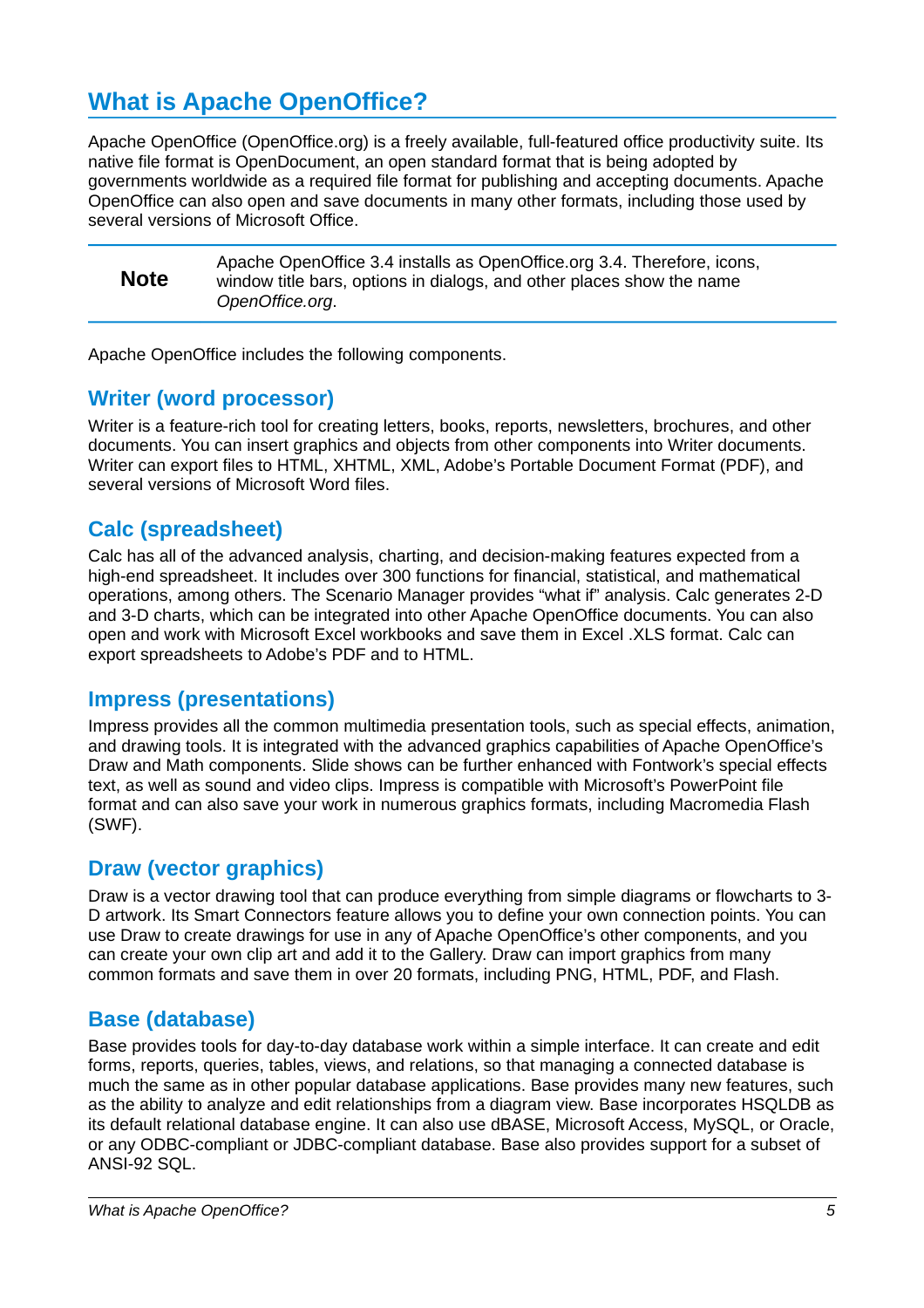## <span id="page-5-4"></span>**Math (formula editor)**

Math is Apache OpenOffice's formula or equation editor. You can use it to create complex equations that include symbols or characters not available in standard font sets. While it is most commonly used to create formulas in other documents, such as Writer and Impress files, Math can also work as a standalone tool. You can save formulas in the standard Mathematical Markup Language (MathML) format for inclusion in web pages and other documents not created by Apache OpenOffice.

## <span id="page-5-3"></span>**Minimum requirements**

Apache OpenOffice 3.4 requires one of the following operating systems:

- **Microsoft Windows** XP, 2003, Vista, 7, or 8
- **GNU/Linux** Kernel version 2.6 and glibc 2.11.1 or higher
- Mac OS X 10.4 (Tiger) or higher

Some features (wizards and the HSQLDB database engine) require that the Java Runtime Environment (JRE) 1.5.x or higher be installed on your computer. Although Apache OpenOffice will work without Java support, some features will not be available.

## <span id="page-5-2"></span>**How to get and install the software**

You can download the installation package (approximately 150MB) from the project's website, [www.openoffice.org/.](http://www.openoffice.org/)

To install Apache OpenOffice, follow the same procedure that you use to install other software.

## <span id="page-5-1"></span>**Extensions and add-ons**

Extensions and add-ons to enhance Apache OpenOffice are collected in the official extensions repository, [http://extensions.services.openoffice.org/.](http://extensions.services.openoffice.org/) Most are free, but some are not. See Chapter 11 (Setting up and Customizing Apache OpenOffice) for more information.

## <span id="page-5-0"></span>**Starting Apache OpenOffice**

The most common ways to start Apache OpenOffice are:

• Using the system menu, the standard menu from which most applications are started. On Windows, it is called the Start menu. On Mac OS X, it is the Applications menu. On GNOME, it is called the Applications menu. On KDE it is identified by the KDE logo.

When Apache OpenOffice was installed on your computer, in most cases a menu entry for each component was added to your system menu. If you see only one icon, it opens the Start Center [\(Figure 10\)](#page-11-1), from which the components can be started. The exact name and location of these menu entries depend on the operating system and graphical user interface.

• From an icon on the desktop or (on a Mac) the Launchpad.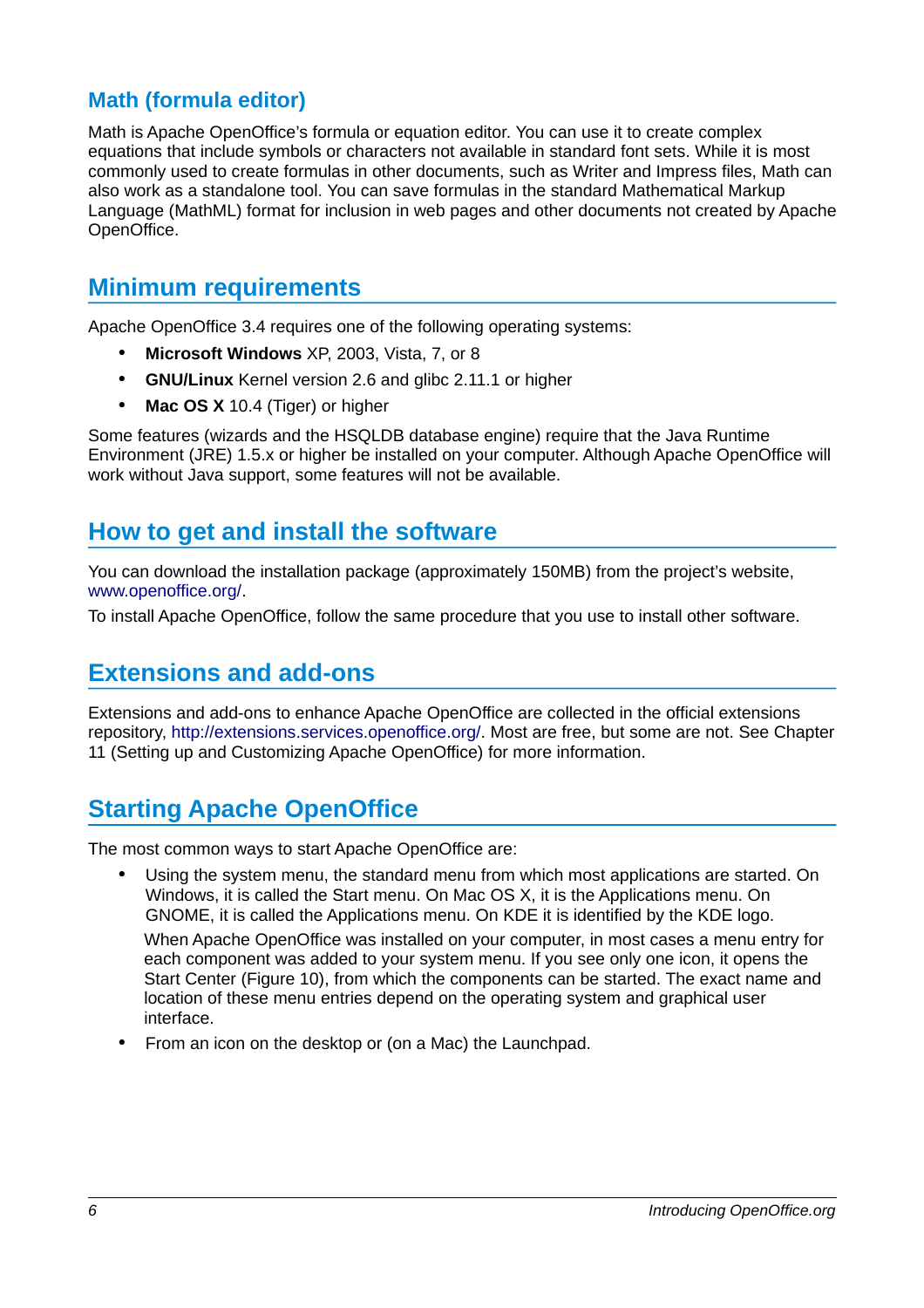## <span id="page-6-1"></span>**Starting from an existing document**

You can start Apache OpenOffice by double-clicking on the filename of a document with an OpenDocument extension such as .odt, .ods, or .odp in a file manager such as Windows Explorer, Finder on the Mac, or Nautilus on Linux. The appropriate component will start and the document will be loaded.

#### **Note for Windows users**

If you have associated Microsoft Office file types with Apache OpenOffice, then when you doubleclick on a \*.doc (Word) file, it opens in Writer; \*.xls (Excel) files open in Calc, and \*.ppt (PowerPoint) files open in Impress.

If you did not associate the file types, then when you double-click on a Microsoft Word document, it opens in Microsoft Word (if Word is installed on your computer), Excel files open in Excel, and PowerPoint files open in PowerPoint.

You can use another method to open Microsoft Office files in Apache OpenOffice and save in those formats from Apache OpenOffice. See ["Opening an existing document"](#page-12-1) on page [13](#page-12-1) for more information.

## <span id="page-6-0"></span>**Using the Quickstarter under Windows**

The Quickstarter is an icon that is placed in the Windows system tray during system startup. It indicates that Apache OpenOffice has been loaded and is ready to use. (The Quickstarter loads library \*.DLL files required by Apache OpenOffice, thus shortening the startup time for Apache OpenOffice components by about half.) If the Quickstarter is disabled, see ["Reactivating the](#page-7-3)  [Quickstarter"](#page-7-3) if you want to enable it.

#### *Using the Quickstarter icon*

Right-click the **Quickstarter** icon in the system tray to open a pop-up menu [\(Figure 1\)](#page-6-2) from which you can open a new document, open the Templates and Documents dialog, or choose an existing document to open. You can also double-click the **Quickstarter** icon to display the Templates and Documents dialog.

<span id="page-6-2"></span>

*Figure 1: Quickstarter pop-up menu*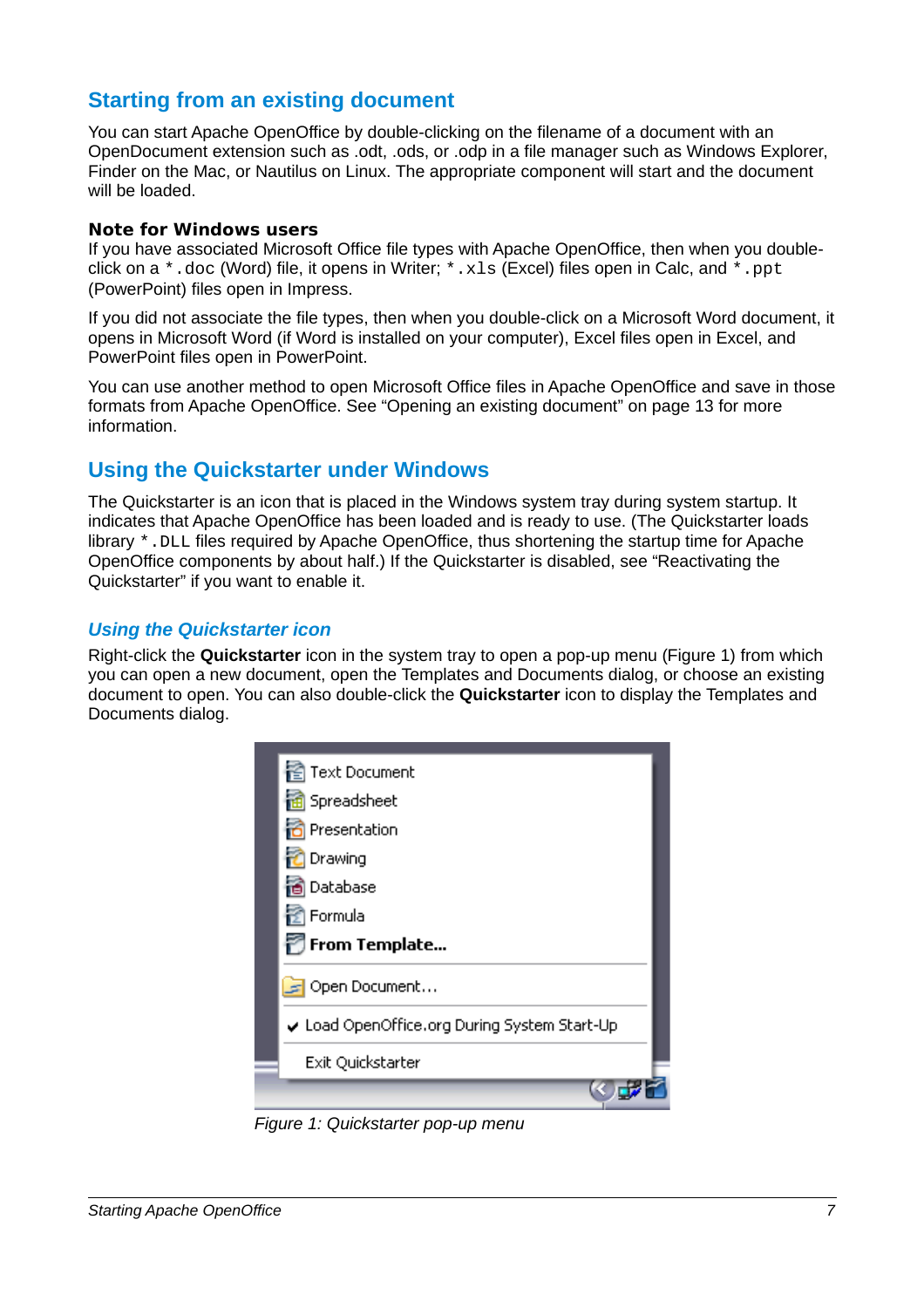#### *Disabling the Quickstarter*

To close the Quickstarter, right-click on the icon in the system tray, and then click **Exit Quickstarter** on the pop-up menu. The next time the computer is restarted, the Quickstarter will be loaded again.

To prevent Apache OpenOffice from loading during system startup, deselect the **Load OpenOffice.org during system start-up** item on the pop-up menu. You might want to do this if your computer has insufficient memory, for example.

#### <span id="page-7-3"></span>*Reactivating the Quickstarter*

If the Quickstarter has been disabled, you can reactivate it by selecting the **Load OpenOffice.org during system start-up** checkbox in **Tools > Options > OpenOffice.org > Memory**.

### <span id="page-7-2"></span>**Using the Quickstarter in Linux and Mac OS X**

Apache OpenOffice under Linux has a Quickstarter that looks and acts like the one described above for Windows. (The checkbox on the Memory page is labeled **Enable systray quickstarter**. If you do not have this checkbox, the Quickstarter module is not installed on your system.)

Mac OS X provides similar functionality through a pop-up menu from the dock.

## <span id="page-7-1"></span>**Parts of the main window**

The main window is similar in each component of Apache OpenOffice, although some details vary. See the chapters in this book about Writer, Calc, Draw, and Impress for descriptions of those details.

Common features include the menu bar, the standard toolbar, and the formatting toolbar at the top of the window and the status bar at the bottom.

#### <span id="page-7-0"></span>**Menu bar**

The *Menu bar* is located across the top of the Apache OpenOffice window, just below the Title bar. (On a Mac it is at the top of the screen in the same location as the menu bar for other programs.) When you choose one of the menus listed below, a submenu drops down to show commands.

- **File** contains commands that apply to the entire document such as Open, Save, and Export as PDF.
- **Edit** contains commands for editing the document such as Undo: xxx (where xxx is the command to undo) and Find & Replace. It also contains commands to cut, copy, and paste selected parts of your document.
- **View** contains commands for controlling the display of the document such as Zoom and Web Layout.
- **Insert** contains commands for inserting elements into your document such as Header, Footer, and Picture.
- **Format** contains commands, such as Styles and Formatting and AutoCorrect, for formatting the layout of your document.
- **Table** shows all commands to insert and edit a table in a text document.
- **Tools** contains functions such as Spelling and Grammar, Customize, and Options.
- **Window** contains commands for the display window.
- **Help** contains links to the OpenOffice.org Help file, What's This?, and information about the program.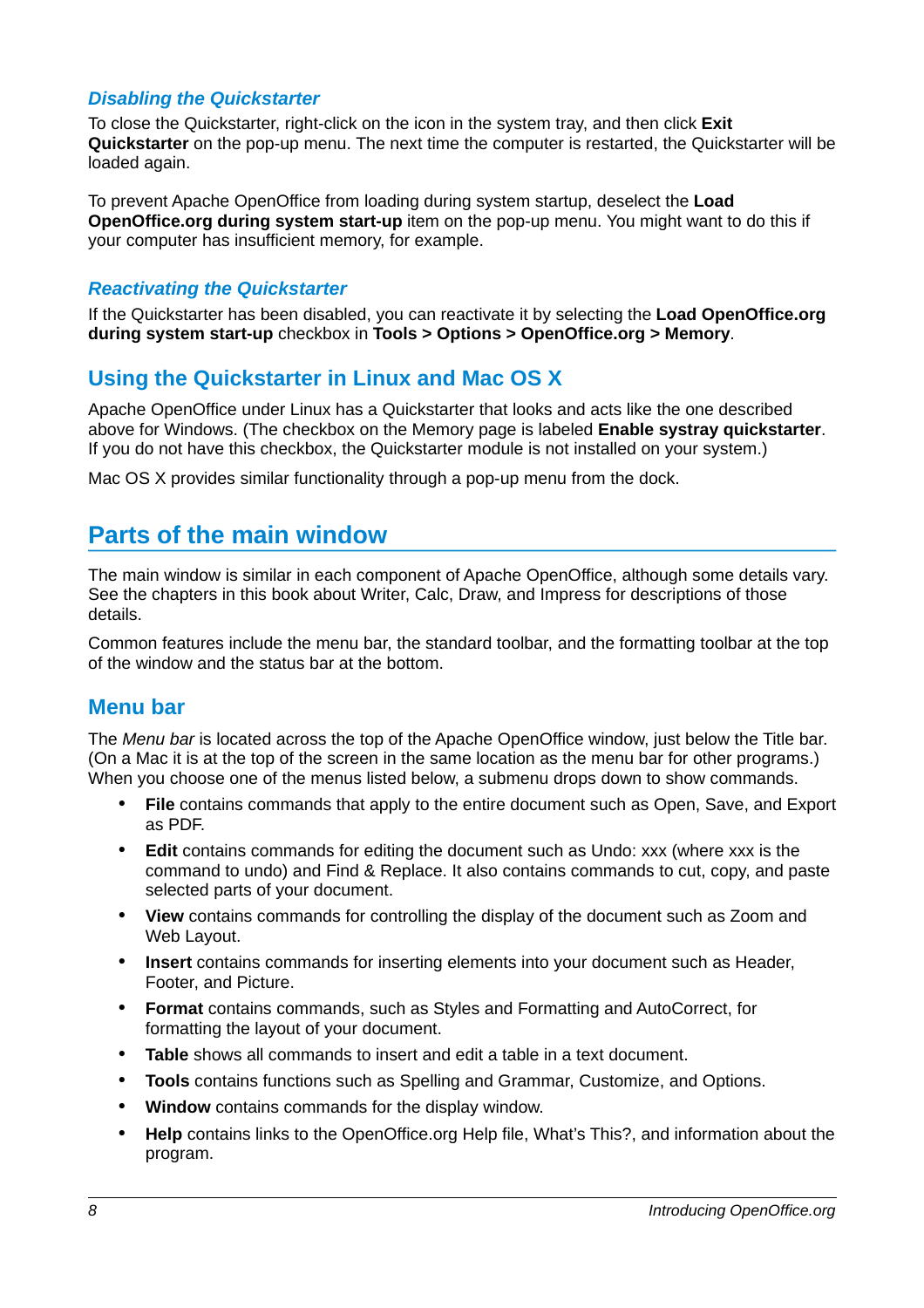## <span id="page-8-0"></span>**Toolbars**

Apache OpenOffice has several types of toolbars: docked, floating, and tear-off. Docked toolbars can be moved to different locations or made to float, and floating toolbars can be docked.

The top docked toolbar is called the *Standard toolbar*. The Standard toolbar is consistent across the OpenOffice.org applications.

The second toolbar at the top is the *Formatting toolbar*. It is a context-sensitive bar that shows the relevant tools in response to the cursor's current position or selection. For example, when the cursor is on a graphic, the Formatting bar provides tools for formatting graphics; when the cursor is in text, the tools are for formatting text.

#### *Displaying or hiding toolbars*

To display or hide toolbars, choose **View > Toolbars**, then click on the name of a toolbar in the list. An active toolbar shows a checkmark beside its name. Tear-off toolbars are not listed in the View menu.

#### *Submenus and tear-off toolbars*

Toolbar icons with a small triangle to the right will display *submenus*, *tear-off toolbars*, and other ways of selecting things, depending on the icon.

[Figure 2](#page-8-2) shows a tear-off toolbar from the Drawing toolbar.

The tear-off toolbars can be floating or docked along an edge of the screen or in one of the existing toolbar areas. To move a floating tear-off toolbar, drag it by the title bar. See ["Moving toolbars"](#page-8-1) below.



<span id="page-8-2"></span>*Figure 2: Example of a tear-off toolbar*

#### *Floating toolbars*

Apache OpenOffice includes several additional context-sensitive toolbars, whose defaults appear as floating toolbars in response to the cursor's current position or selection. For example, when the cursor is in a table, a floating *Table* toolbar appears, and when the cursor is in a numbered or bullet list, the *Bullets and Numbering* toolbar appears. You can dock these toolbars to the top, bottom, or side of the window, if you wish (see ["Moving toolbars"](#page-8-1) below).

#### <span id="page-8-1"></span>*Moving toolbars*

To move a docked toolbar, place the mouse pointer over the toolbar handle (the small vertical bar to the left of the toolbar), hold down the left mouse button, drag the toolbar to the new location, and then release the mouse button [\(Figure 3\)](#page-9-1). To move a floating toolbar, click on its title bar and drag it to a new location (Figure [4\)](#page-9-0).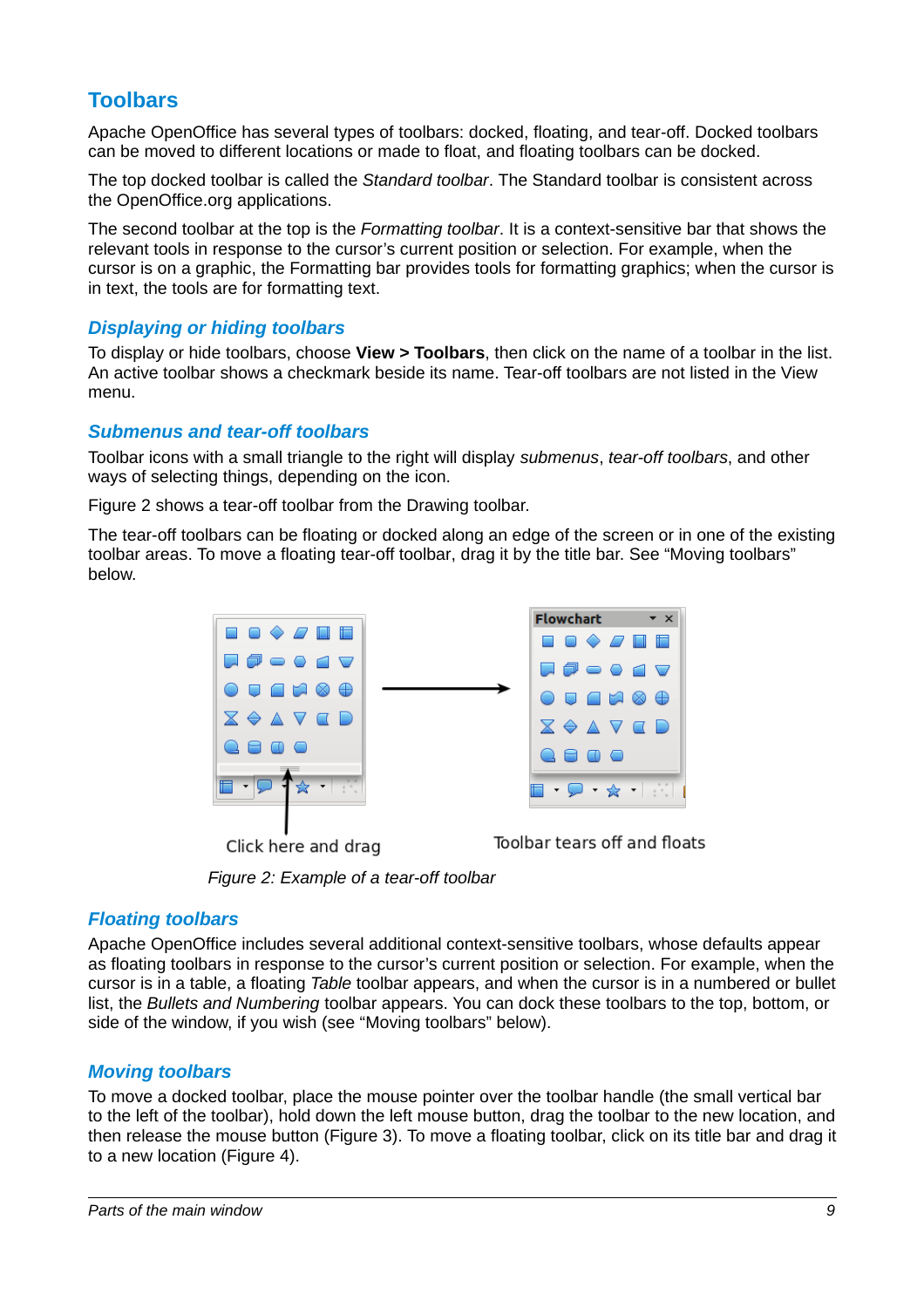Handles of docked toolbars



<span id="page-9-1"></span>*Figure 3: Moving a docked toolbar*

Title bar of floating toolbar

| <b>Bullets and Numbering</b>                |  |
|---------------------------------------------|--|
| := :=   ≡   ⊱ ⇒ '중 라   :=   ↑ ↑ ↑ ↑ ↑ ■ ™ ™ |  |

<span id="page-9-0"></span>*Figure 4: Moving a floating toolbar*

#### <span id="page-9-2"></span>*Docking/floating windows and toolbars*

Toolbars and some windows, such as the Navigator and the Styles and Formatting window, are dockable. You can move, resize, or dock them to an edge.

To dock a window or toolbar, hold down the *Control* key and double-click on the frame of the floating window (or in a vacant area near the icons at the top of the floating window) to dock it in its last position.



*Figure 5: Control+click to dock or undock*

To undock a window, hold down the *Control* key and double-click on the frame (or a vacant area near the icons at the top) of the docked window.

#### *Customizing toolbars*

You can customize toolbars in several ways, including choosing which icons are visible and locking the position of a docked toolbar. You can also add icons and create new toolbars, as described in Chapter 11.

To access a toolbar's customization options, use the down-arrow at the end of the toolbar or on its title bar.



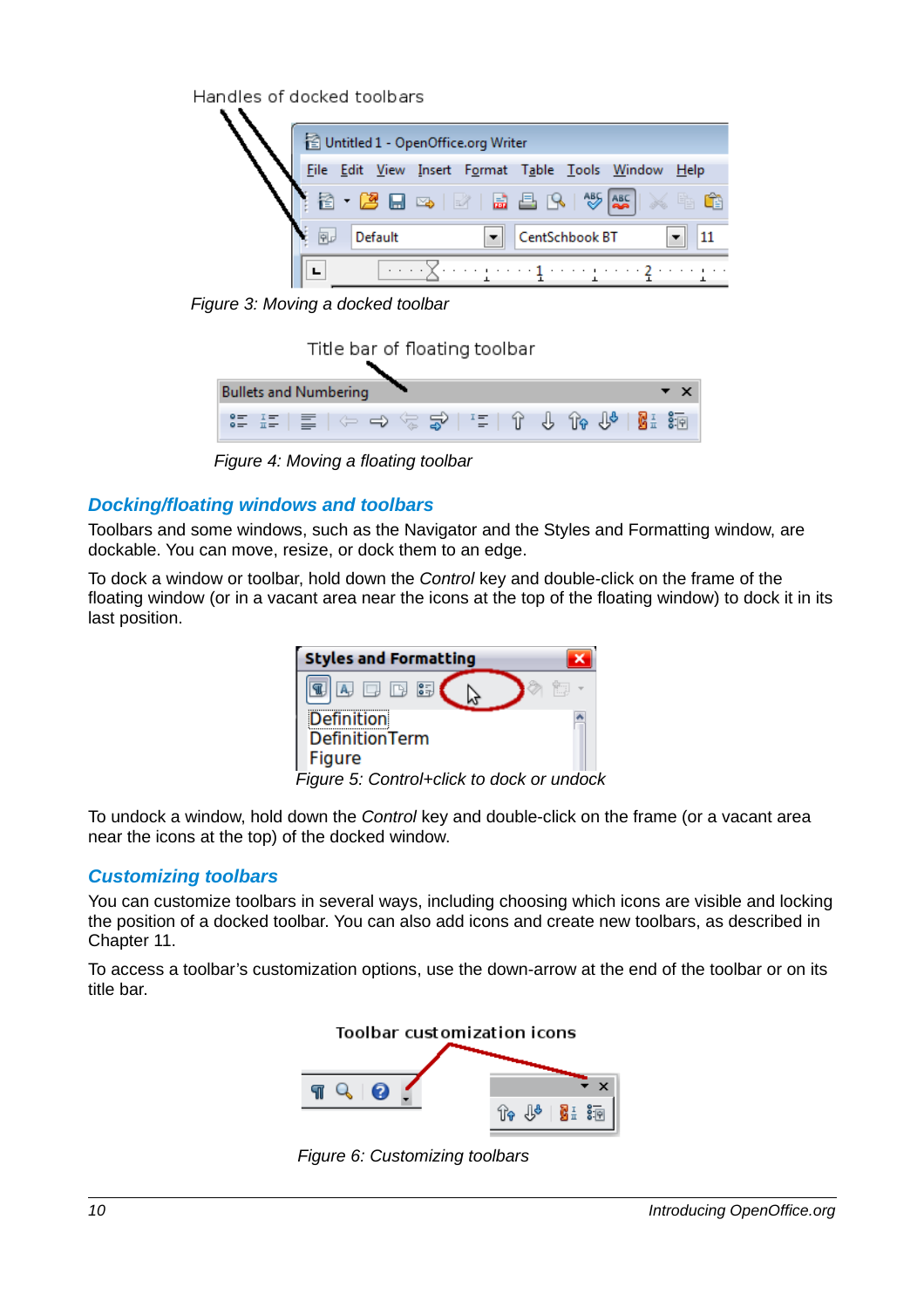To show or hide icons defined for the selected toolbar, choose **Visible Buttons** from the dropdown menu. Visible icons are indicated by an outline around the icon. Click on icons to hide or show them on the toolbar.

| Visible Buttons              | <b>Load URL</b>                   |
|------------------------------|-----------------------------------|
| Customize Toolbar            | New.                              |
| Dock Toolbar                 | <b>New Document From Template</b> |
| Dock All Toolbars            | Open                              |
| <b>Lock Toolbar Position</b> | -Visible icons<br>Save            |
| <b>Close Toolbar</b>         | Save As                           |
|                              | Document as E-mail                |
|                              | <b>Edit File</b>                  |

*Figure 7: Selection of visible toolbar icons*

## <span id="page-10-1"></span>**Right-click (context) menus**

You can quickly access many menu functions by right-clicking on a paragraph, graphic, or other object. A context menu will pop up. Often the context menu is the fastest and an easier way to reach a function. If you are not sure where a function is located in the menus or toolbars, you can often find it by right-clicking.

## <span id="page-10-0"></span>**Status bar**

The status bar is located at the bottom of the workspace. It provides information about the document and convenient ways to quickly change some features. It is similar in Writer, Calc, Impress, and Draw, although each component includes some component-specific items.



*Figure 8: Left end of status bar in Writer*



Common status bar items are described below.

#### **Page, sheet, or slide number**

Shows the current page, sheet, or slide number and the total number of pages, sheets, or slides in the document. Double-click on this field to open the Navigator. Other uses of this field depend on the component.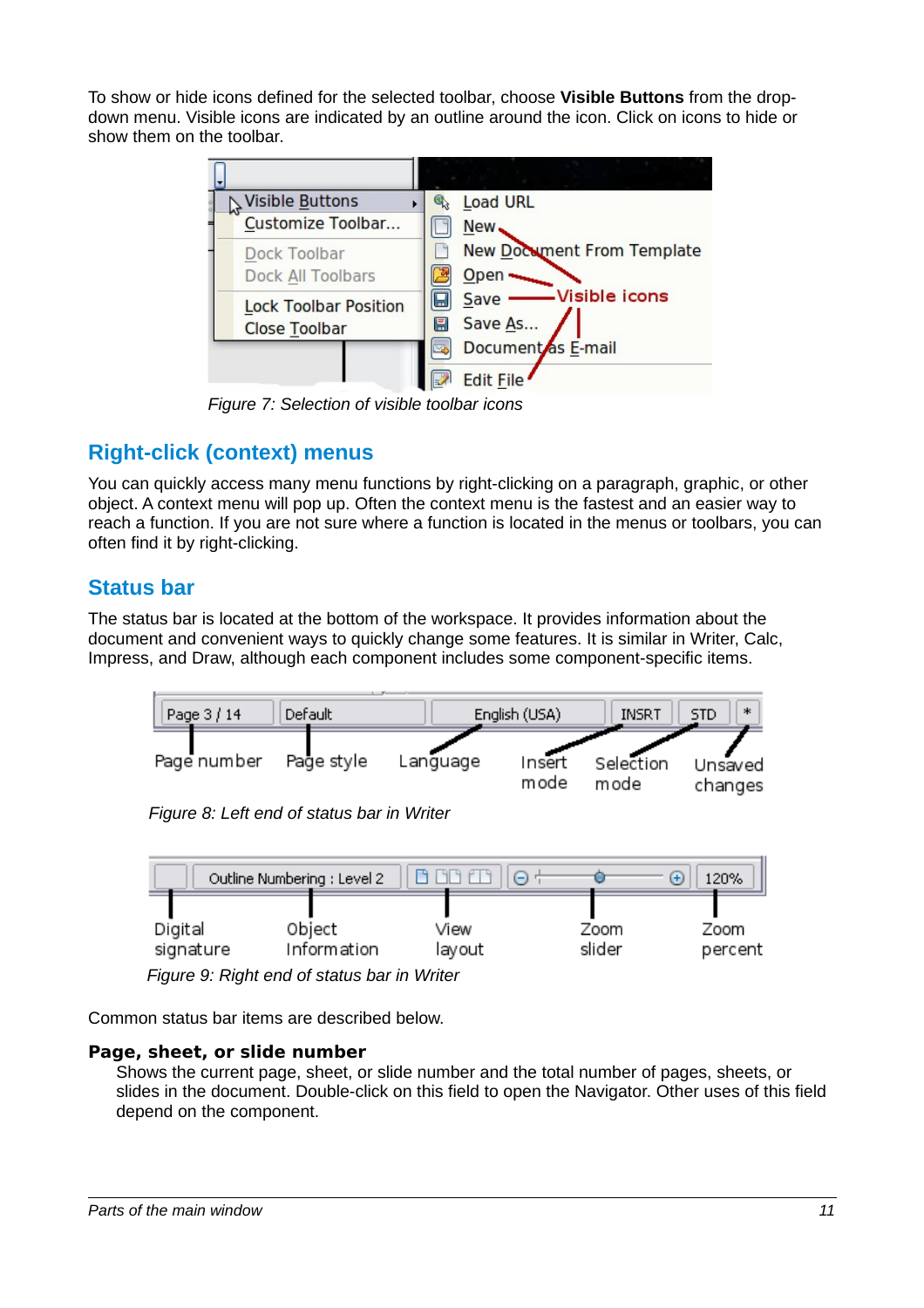#### **Page style or slide design**

Shows the current page style or slide design. To edit the current page style or slide design, double-click on this field.

#### **Unsaved changes**

An asterisk (\*) appears here if changes to the document have not been saved.

#### **Digital signature**

If the document has been digitally signed, an icon shows here. You can double-click the icon to view the certificate.

#### **Object information**

Displays information relevant to the cursor's position or the selected element of the document. Double-clicking in this area usually opens a relevant dialog.

#### **Zoom slider and percent**

To change the view magnification, drag the Zoom slider, or click on the  $+$  and  $-$  signs, or rightclick on the zoom level percent to pop up a list of magnification values from which to choose. Double-clicking on the zoom level percent opens the **Zoom & View Layout** dialog.

## <span id="page-11-0"></span>**Starting a new document**

You can start a new, blank document in Apache OpenOffice in several ways.

When Apache OpenOffice is open but no document is open (for example if you close all the open documents but leave the program running), the Start Center is shown. Click one of the icons to open a new document of that type, or click the Templates icon to start a new document using a template.

| Apache OpenOffice™3              |                |
|----------------------------------|----------------|
| Text Document                    | Drawing        |
| Spreadsheet                      | Database<br>Te |
| Presentation                     | Formula<br>论   |
| $\overline{\phantom{a}}$<br>Open | Templates      |
| 部目                               | ×              |

<span id="page-11-1"></span>*Figure 10: Apache OpenOffice Start Center*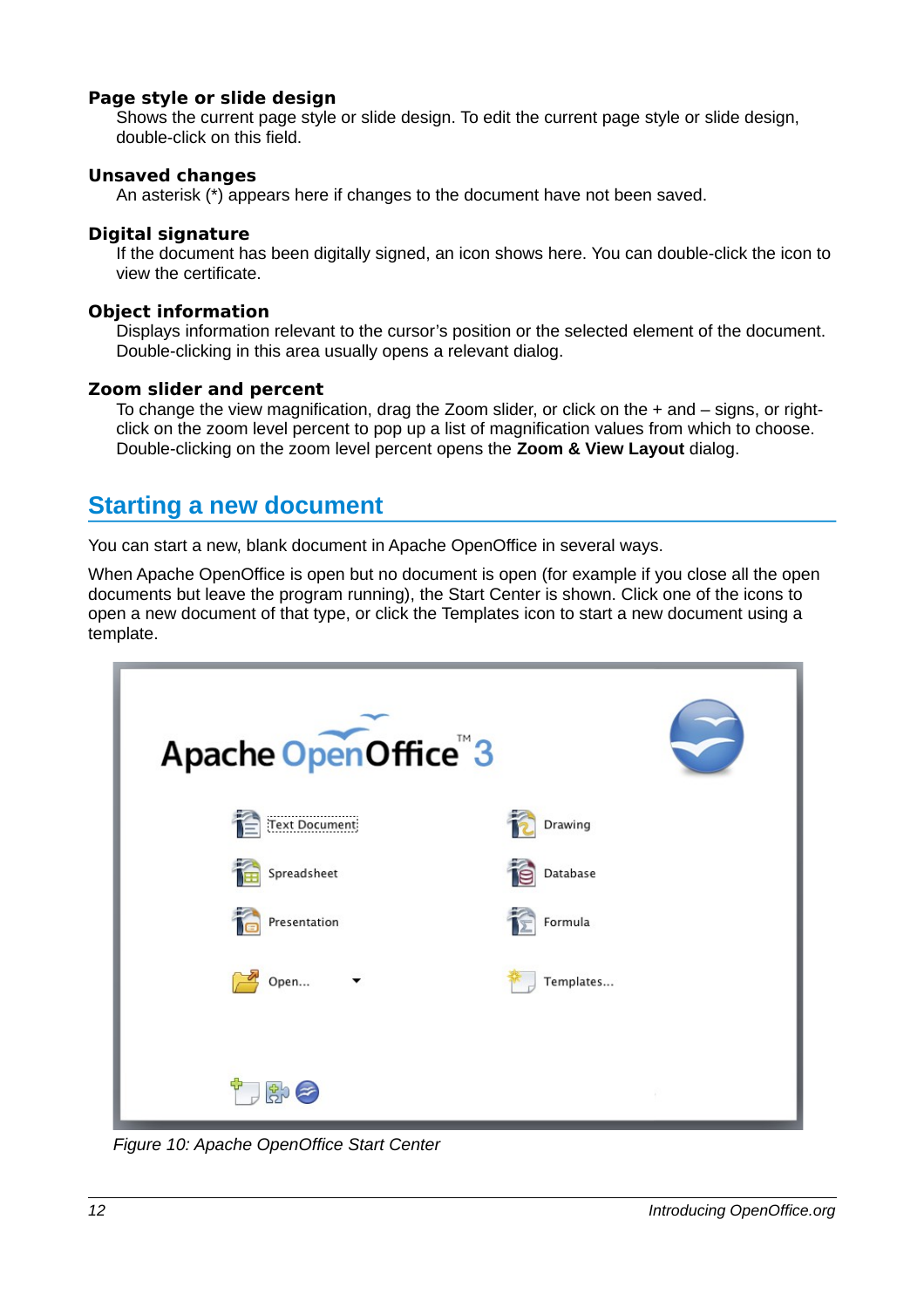You can also start a new document in one of the following ways.

- Use **File > New** and choose the type of document.
- Use the arrow next to the **New** button on the main toolbar. From the drop-down menu, select the type of document to be created.
- Press *Control+N* on the keyboard.
- Use **File > Wizards** for some special types of documents.

If a document is already open in Apache OpenOffice, the new document opens in a new window.

## <span id="page-12-1"></span>**Opening an existing document**

When no document is open, the Start Center provides an icon for opening an existing document or choosing from a list of recently-edited documents.



Open a list of recently opened documents

You can also open an existing document in one of the following ways.

- Choose **File > Open**.
- Click the **Open** button on the main toolbar.
- Press *Control+O* on the keyboard.

In each case, the Open dialog appears. Select the file you want, and then click **Open**. If a document is already open in Apache OpenOffice, the second document opens in a new window.

In the Open dialog, you can reduce the list of files by selecting the type of file you are looking for. For example, if you choose **Text documents** as the file type, you will only see documents Writer can open (including .odt, .doc, .txt); if you choose **Spreadsheets**, you will see .ods, .xls, and other files that Calc opens.

You can also open an existing document that is in an OpenDocument format by double-clicking on the file's icon on the desktop or in a file manager such as Windows Explorer.

If you have associated Microsoft Office file formats with Apache OpenOffice, you can also open these files by double-clicking on them.

## <span id="page-12-0"></span>**Saving a document**

To save a new document, do one of the following:

- Press *Control+S*.
- Choose **File > Save** from the menu bar.
- Click the **Save** button on the main toolbar.

When the Save As dialog appears, enter the file name, verify the file type (if applicable), and click **Save**.

To save an open document with the current file name, choose **File > Save**. This will overwrite the last saved state of the file.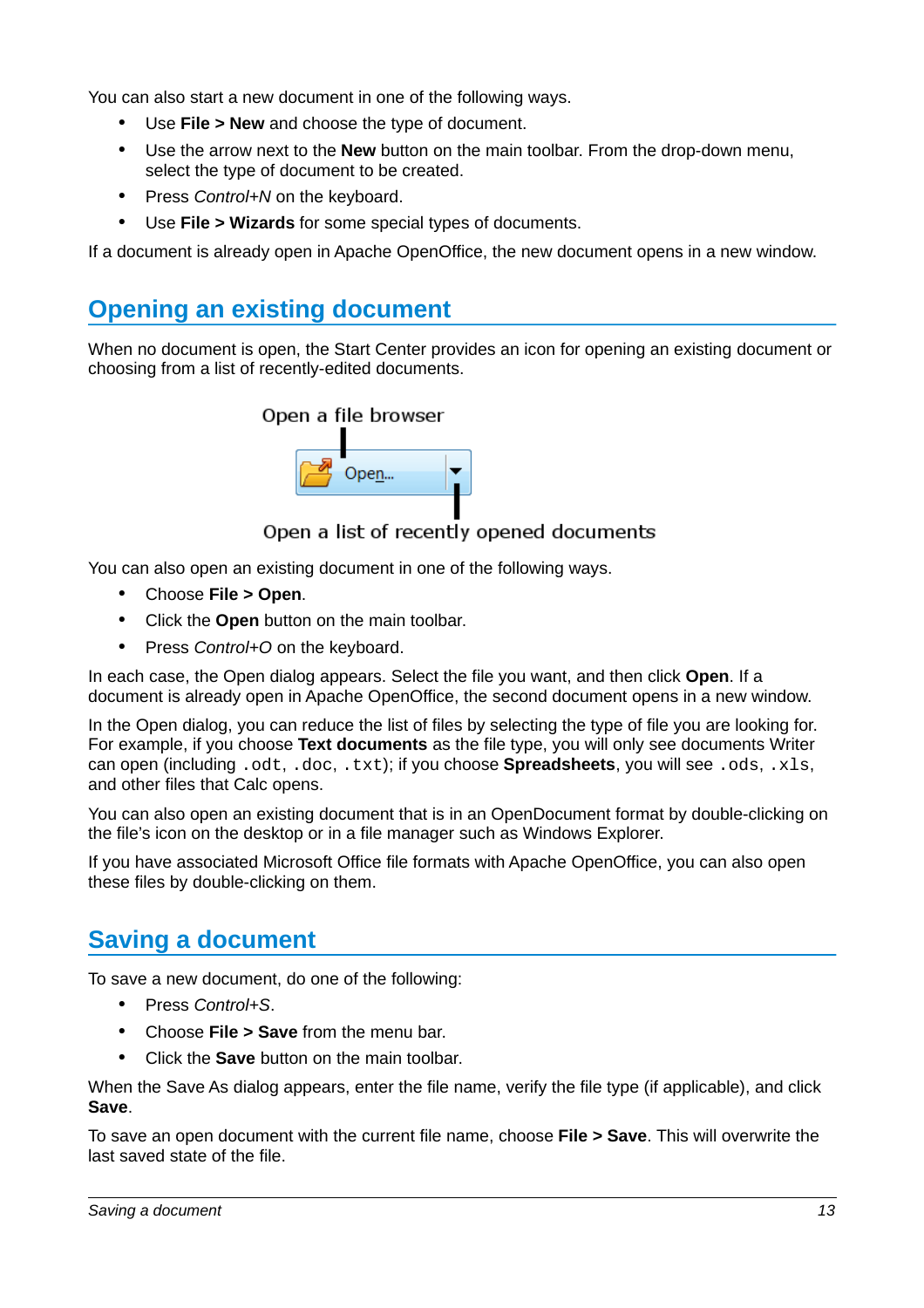## <span id="page-13-1"></span>**Password protection**

To protect an entire document from being viewable without a password, use the option on the Save As dialog to enter a password.

- 1) On the Save As dialog, select the **Save with password** option, and then click **Save**. You will receive a prompt [\(Figure 11\)](#page-13-2).
- 2) Type the same password in both fields, and then click **OK**. If the passwords match, the document is saved password protected. If the passwords do not match, you receive an error message. Close the message box to return to the Set Password dialog and enter the password again.

**Caution** Apache OpenOffice uses a very strong encryption mechanism that makes it almost impossible to recover the contents of a document if you lose the password.

| <b>Set Password</b>                                                                                                                                                                                                             |        |
|---------------------------------------------------------------------------------------------------------------------------------------------------------------------------------------------------------------------------------|--------|
| File encryption password                                                                                                                                                                                                        |        |
| Enter password to open                                                                                                                                                                                                          |        |
|                                                                                                                                                                                                                                 |        |
| Confirm password                                                                                                                                                                                                                |        |
|                                                                                                                                                                                                                                 |        |
| Note: After a password has been set, the document will<br>only open with the password. Should you lose the<br>password, there will be no way to recover the document.<br>Please also note that this password is case-sensitive. |        |
| ОΚ<br>More Options ₹                                                                                                                                                                                                            | Cancel |

<span id="page-13-2"></span>*Figure 11: Entering a password for a document*

Writer and Calc provide a second level of protection, which allows a file to be viewed but not changed without a password; that is, the file opens in read-only mode.

To protect a document from being changed:

- 1) Choose **More Options** from the Set Password dialog.
- 2) Enter the password in the *Enter password to allow editing* field. Repeat the password in the *Confirm password* field. Click **OK**.

#### <span id="page-13-0"></span>**Saving a document automatically**

You can choose to have Apache OpenOffice save files for you automatically. Automatic saving, like manual saving, overwrites the last saved state of the file. To set up automatic file saving:

- 1) Choose **Tools > Options > Load/Save > General**.
- 2) Mark **Save AutoRecovery information every**, and set the time interval.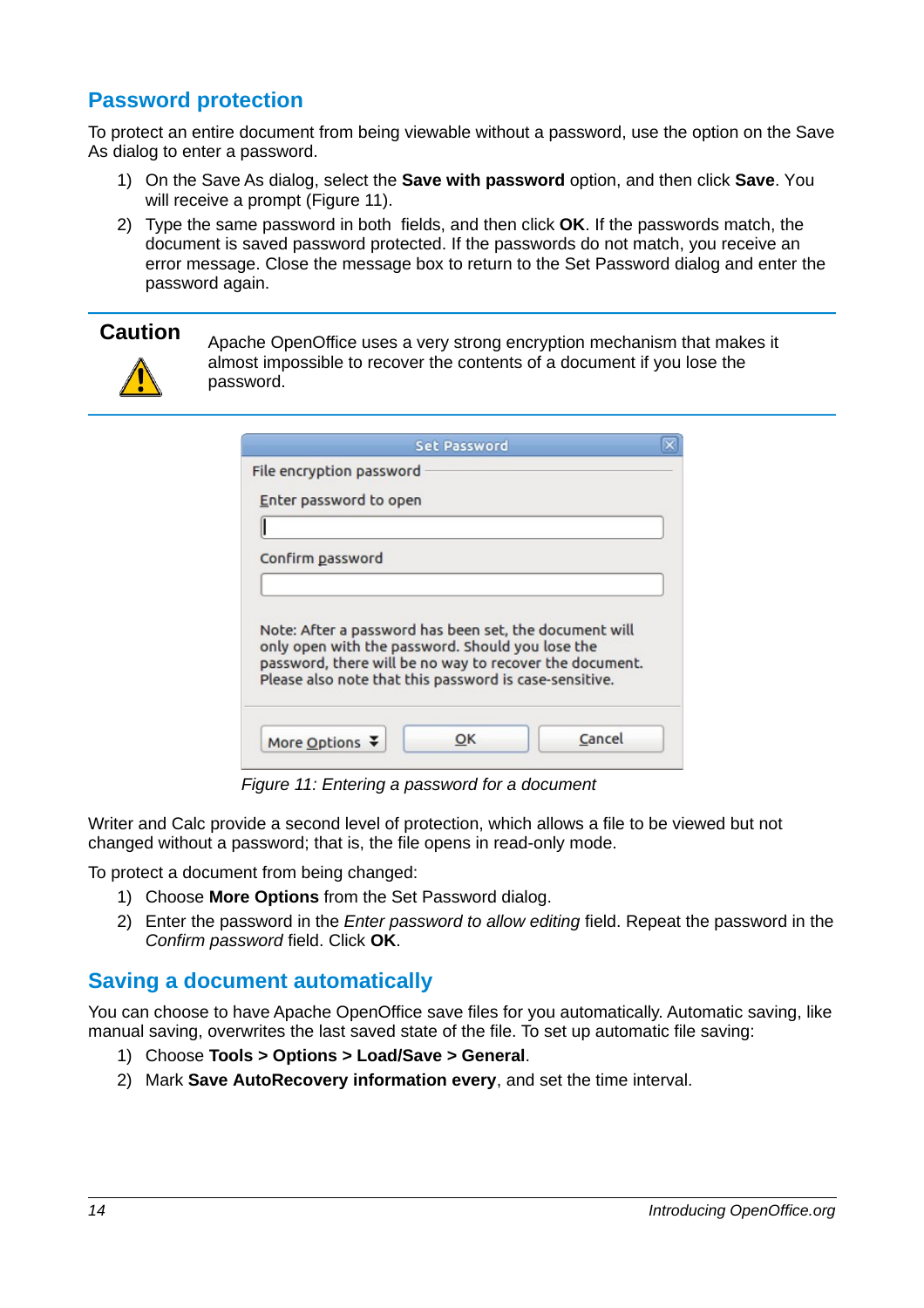## <span id="page-14-2"></span>**Closing a document**

To close a document, choose **File > Close**.

You can also close a document by clicking on the **Close** icon on the document window. This button may look like the X shown in [Figure 12.](#page-14-3) It may be in a different location on your operating system.



<span id="page-14-3"></span>*Figure 12. Close icons* 

In Windows and Linux, if more than one OpenOffice.org window is open, each window looks like the sample shown on the left in [Figure 12.](#page-14-3) Closing this window leaves the other OpenOffice.org windows open.

If only one OpenOffice.org window is open, it looks like the sample shown on the right in [Figure 12.](#page-14-3) Notice the small X below the large X. Clicking the small X closes the document but leaves OpenOffice.org open. Clicking the large X closes Apache OpenOffice completely.

If the document has not been saved since the last change, a message box is displayed. Choose whether to save or discard your changes.

- **Save**: The document is saved and then closed.
- **Discard**: The document is closed, and all modifications since the last save are lost.
- **Cancel**: Nothing happens, and you return to the document.

#### **Caution**



Not saving your document could result in the loss of recently made changes, or worse still, your entire file.

## <span id="page-14-1"></span>**Closing Apache OpenOffice**

To close Apache OpenOffice completely, choose **File > Exit,** or close the last open document as described in ["Closing a document"](#page-14-2) above.

If all the documents have been saved, Apache OpenOffice closes immediately. If any documents have been modified but not saved, a warning message appears. Follow the procedure in ["Closing](#page-14-2)  [a document"](#page-14-2) to save or discard your changes.

## <span id="page-14-0"></span>**Using the Open and Save As dialogs**

You can choose whether to use the OpenOffice.org Open and Save As dialogs or the ones provided by your operating system.

To view or change which type of dialog Apache OpenOffice uses:

- 1) Choose **Tools > Options > OpenOffice.org > General**.
- 2) Select the **Use OpenOffice.org dialogs** option.

This section discusses the OpenOffice.org Open and Save As dialogs. [Figure 13](#page-15-1) shows the Save As dialog; the Open dialog is similar.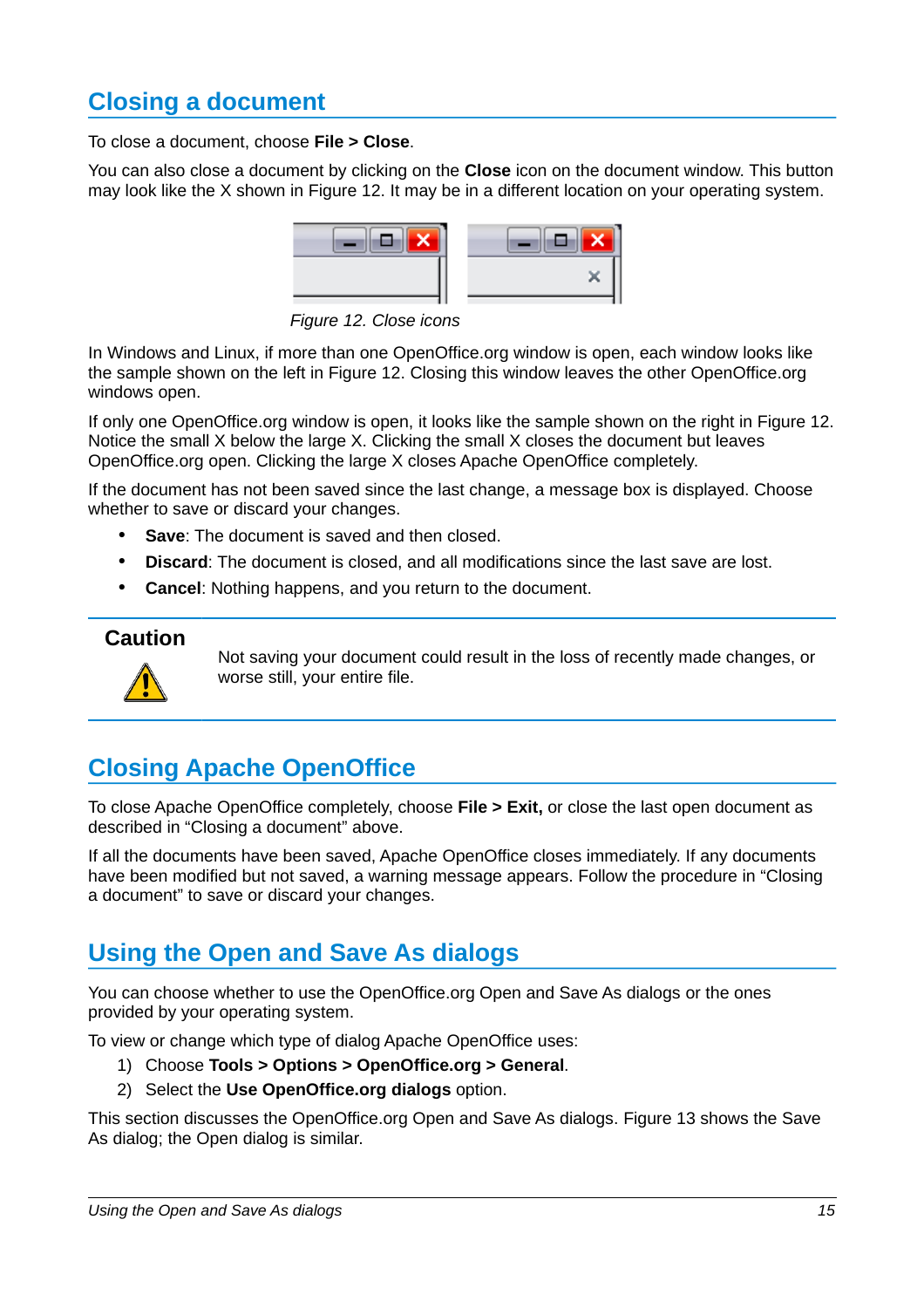| Save as                                                                          |                                                                   |                                                                              |          |                                 |                                 |  |
|----------------------------------------------------------------------------------|-------------------------------------------------------------------|------------------------------------------------------------------------------|----------|---------------------------------|---------------------------------|--|
| C:\Documents and Settings\Jean Hollis Weber\My Documents\OpenOf\Published drafts |                                                                   |                                                                              |          |                                 |                                 |  |
| Title $\triangle$                                                                |                                                                   | Type                                                                         | Size     |                                 | Date modified                   |  |
| 合 0101GS-WhatIsOOo.odt                                                           |                                                                   | OpenDocument Text                                                            |          | 259.1 KB 02/08/2005, 17:01:5( ^ |                                 |  |
| 0102GS-StartingOOo.odt                                                           |                                                                   | OpenDocument Text                                                            |          |                                 | 437.4 KB 19/07/2005, 20:45:03   |  |
| 0103GS-FileManagement.odt                                                        |                                                                   | OpenDocument Text                                                            |          |                                 | 450.9 KB 30/09/2005, 10:42:58   |  |
| 0104GS-MenusAndToolbars.od                                                       |                                                                   | OpenDocument Text                                                            |          |                                 | 305.6 KB 19/07/2005, 20:40:28   |  |
| 睂<br>0105GS-SettingUpOOo.odt                                                     |                                                                   | OpenDocument Text                                                            | 562.5 KB |                                 | 07/08/2005, 08:09:28            |  |
| 0106GS-GettingStartedWithWr                                                      |                                                                   | OpenDocument Text                                                            |          |                                 | 1.66 MB 21/07/2005, 15:39:52    |  |
| 0107GS-GettingStartedWithCal                                                     |                                                                   | OpenDocument Text                                                            |          |                                 | 691.4 KB 19/07/2005, 19:45:58 Y |  |
| File name:                                                                       | 0103GS-FileManagement                                             |                                                                              |          | v                               | Save                            |  |
| File type:                                                                       | OpenDocument Text (.odt)                                          |                                                                              |          | ▿                               | Cancel                          |  |
|                                                                                  | OpenDocument Text (.odt)                                          |                                                                              |          | ۸                               |                                 |  |
|                                                                                  |                                                                   | OpenDocument Text Template (.ott)<br>OpenOffice.org 1.0 Text Document (.sxw) |          |                                 | <u>H</u> elp                    |  |
|                                                                                  | Save with passwooopenOffice.org 1.0 Text Document Template (.stw) |                                                                              |          |                                 |                                 |  |
|                                                                                  | Edit filter settings Microsoft Word 97/2000/XP (.doc)             |                                                                              |          |                                 |                                 |  |
|                                                                                  | Microsoft Word 95 (.doc)                                          |                                                                              |          |                                 |                                 |  |
|                                                                                  | Microsoft Word 6.0 (.doc)<br>Rich Text Format (.rtf)              |                                                                              |          |                                 |                                 |  |
|                                                                                  | StarWriter 5.0 (.sdw)                                             |                                                                              |          |                                 |                                 |  |
|                                                                                  |                                                                   | StarWriter 5.0 Template (.vor)                                               |          |                                 |                                 |  |

<span id="page-15-1"></span>*Figure 13: The OpenOffice.org Save As dialog*

The three buttons in the top right of the OpenOffice.org Open and Save As dialogs are, from left to right:

- Go **Up One Level** in the folder (directory) hierarchy. Click and hold this button for a second to drop down a list of higher level folders; to go to one of the folders on the list, move the mouse pointer over its name and release the mouse button.
- **Create New Folder**.
- **Default Directory**.

For documents (in OpenDocument format) that have been saved with more than one version, use the **Version** drop-down to select which version you wish to open in read-only mode. For Microsoft Office documents, only the current version can be opened.

Use the **File type** field to specify the type of file to be opened or the format of the file to be saved.

The **Read-only** option on the Open dialog opens the file for reading and printing only. Consequently, most of the toolbars disappear, and most menu options are disabled. An **Edit File** button is displayed on the Standard toolbar to open the file for editing.

You can open files from the Web by typing a URL in the **File name** field on the Open dialog.

## <span id="page-15-0"></span>**Using the Navigator**

The Navigator lists objects contained in a document, collected into categories. For example, in Writer it shows Headings, Tables, Text frames, Comments, Graphics, Bookmarks, and other items, as shown in Figure [14.](#page-16-0) In Calc it shows Sheets, Range Names, Database Ranges, Graphics, Drawing Objects, and other items. In Impress and Draw it shows Slides, Pictures, and other items.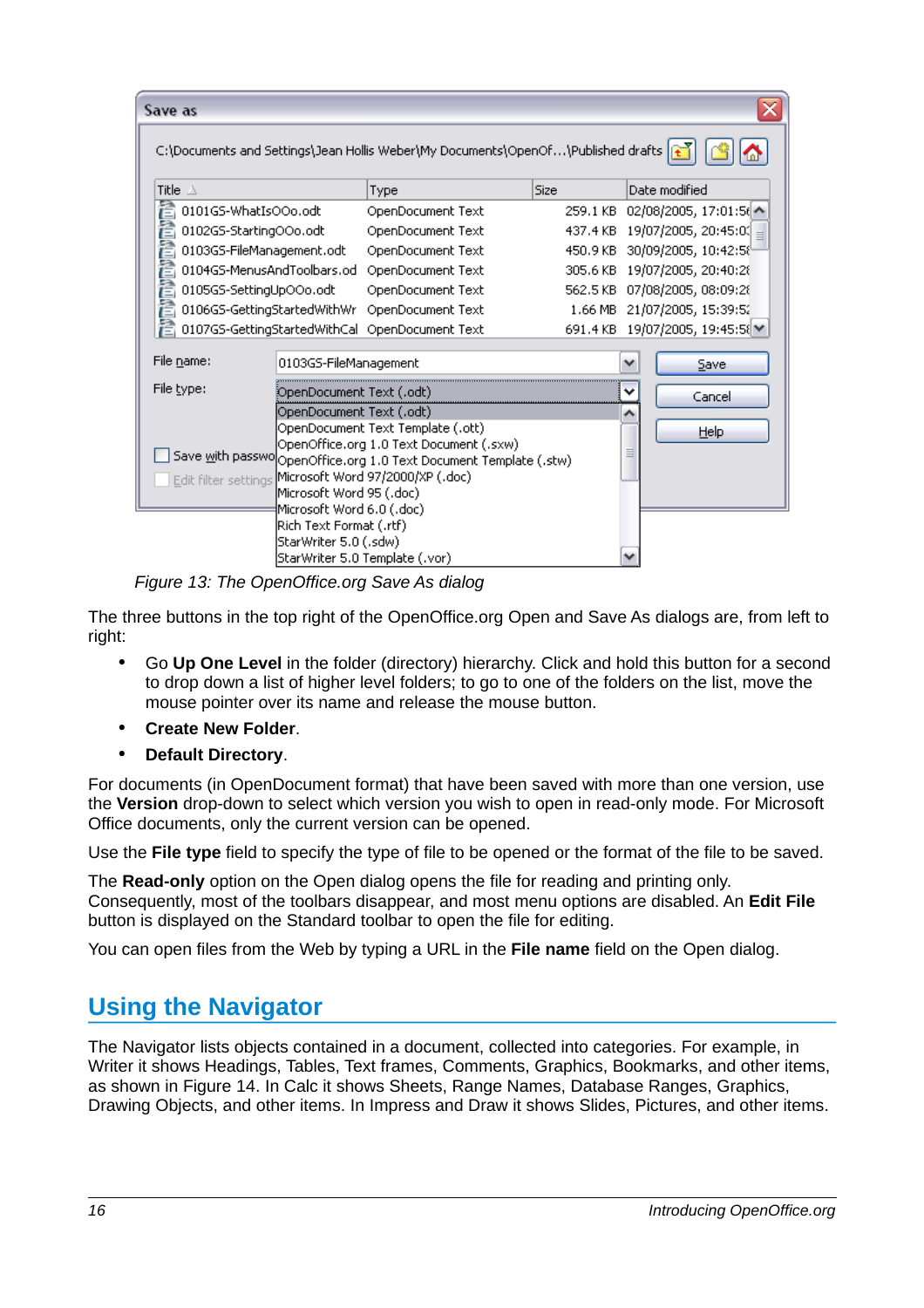To open the Navigator, click its icon  $\oslash$  on the Standard toolbar, or press *F5*, or choose **View > Navigator** on the menu bar.

You can dock the Navigator to either side of the main Apache OpenOffice window or leave it floating (see ["Docking/floating windows and toolbars"](#page-9-2) on page [10\)](#page-9-2).



*Figure 14: The Navigator*

<span id="page-16-0"></span>Click the marker (+ or arrow) by any of the categories to display the list of objects in that category.

To hide the list of categories and show only the toolbars at the top, click the **List Box On/Off** icon



 $\Box$ . Click this icon again to show the list box.

The Navigator provides several convenient ways to move around a document and find items in it:

• When a category is showing the list of objects in it, double-click on an object to jump directly to that object's location in the document.

Objects are much easier to find if you have given them names when creating them, instead of keeping Apache OpenOffice's default graphics1, graphics2, Table1, Table2, and so on which may not correspond to the position of the object in the document.

If you only want to see the content in a certain category, highlight the category and click the

**Content View** icon  $\mathbb{R}$ . Until you click the icon again, only the objects of that category will be displayed.

• Click the Navigation icon  $\mathbf{v}$  (second icon from the left at the top of the Navigator) to display the Navigation toolbar [\(Figure 15\)](#page-17-1). Here you can pick one of the categories and use the **Previous** and **Next** icons to move from one item to the next. This is particularly helpful for finding items like bookmarks and indexes, which can be difficult to see.

The names of the icons (shown in the tooltips) change to match the selected category; for example, **Next Graphic** or **Next Bookmark**.

• To jump to a specific page in the document, type its page number in the box at the top of the Navigator.

A bit of experimentation with the other icons will demonstrate their functions. Some componentspecific uses are described in the chapters on Writer and the other components.